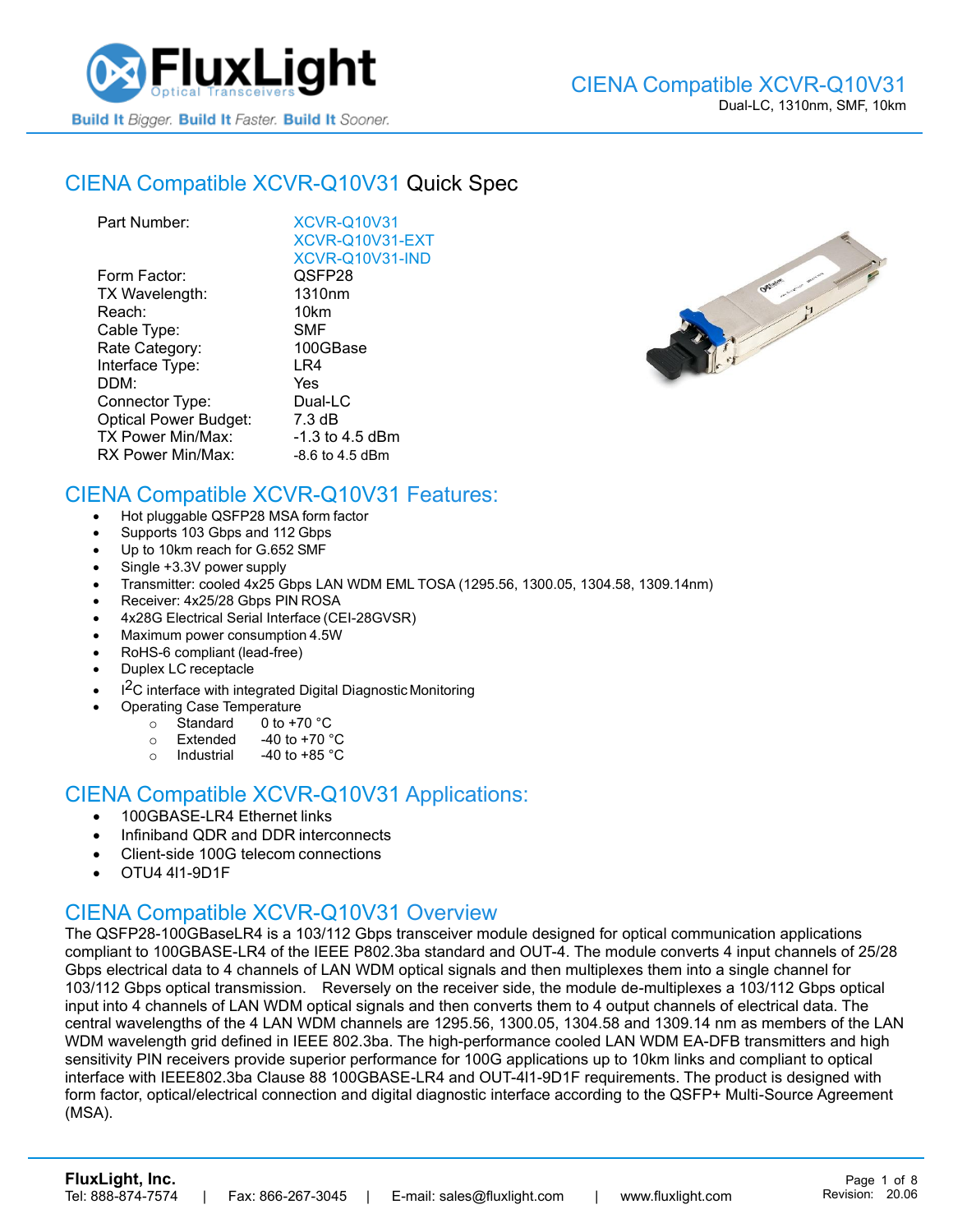

# Absolute Maximum Ratings

| <b>Parameter</b>                         | <b>Symbol</b> | <b>Min</b> | <b>Max</b> | <b>Unit</b> |
|------------------------------------------|---------------|------------|------------|-------------|
| Storage Temperature                      | Ts            | -40        | $+85$      | ℃           |
| <b>Operating Case Temp (Standard)</b>    | <b>TOP</b>    | $\Omega$   | 70         | °C          |
| <b>Operating Case Temp (Extended)</b>    | <b>TOP</b>    | $-40$      | 70         | °C          |
| <b>Operating Case Temp (Industrial)</b>  | <b>TOP</b>    | -40        | 85         | °C          |
| Power Supply Voltage                     | <b>Vcc</b>    | $-0.5$     | 3.6        | V           |
| Relative Humidity (non-<br>condensation) | <b>RH</b>     | 5          | 85         | %           |

# Recommended Operating Conditions

| <b>Parameter</b>                 | <b>Symbol</b> | <b>Min</b> | <b>Typ</b> | <b>Max</b> | <b>Unit</b> |
|----------------------------------|---------------|------------|------------|------------|-------------|
| Power Supply Voltage             | Vcc           | 3.135      | 3.3        | 3.465      | V           |
| Data Rate, each Lane             |               |            | 25.78125   |            | Gb/s        |
| Control Input Voltage High)      |               | 2          |            | <b>Vcc</b> | V           |
| <b>Control Input Voltage Low</b> |               | 0          |            | 0.8        | V           |
| Link Distance with G.652         | D             |            |            | 10         | km          |

## Recommended Power Supply Filter

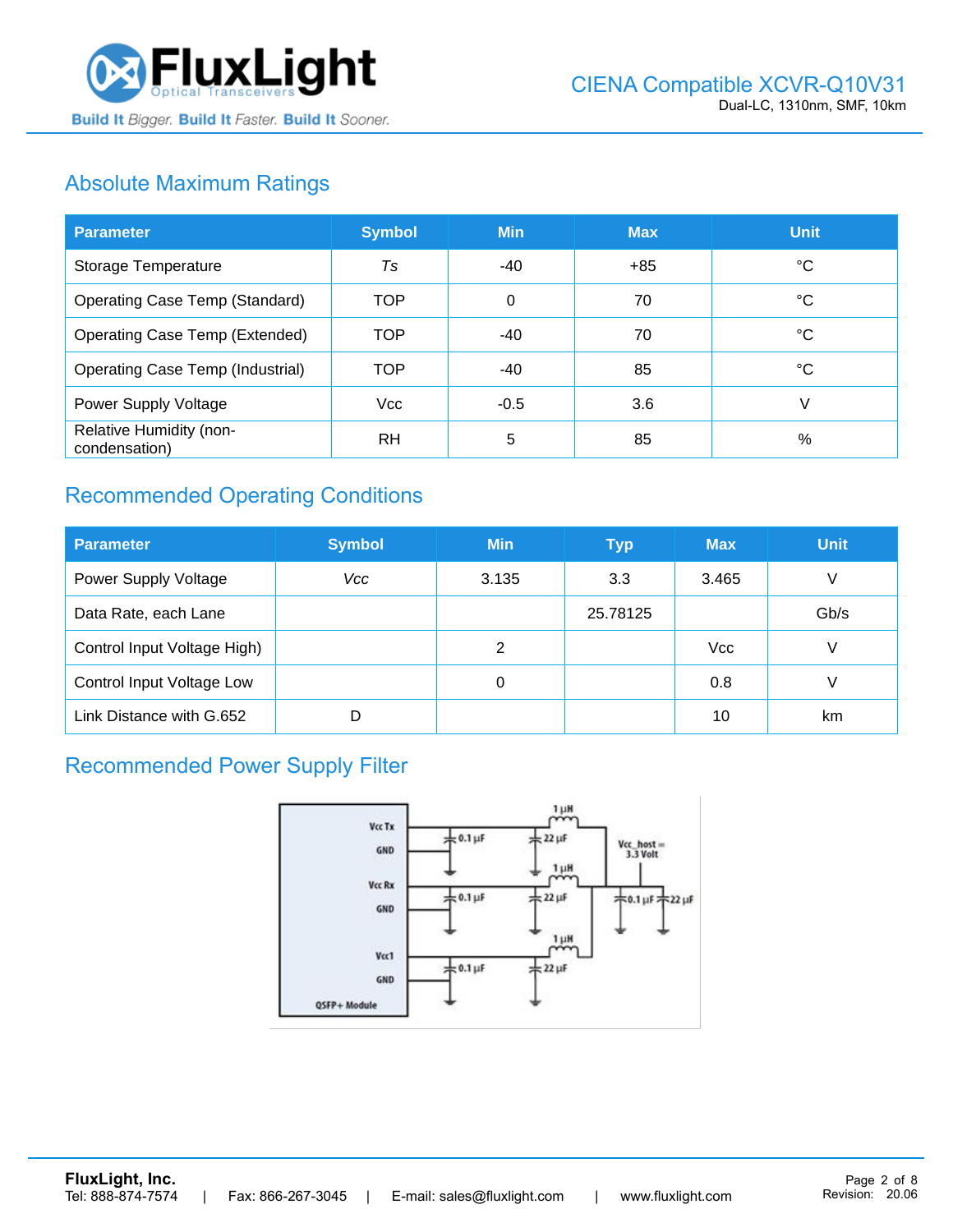

# Electrical Characteristics

| Parameter                | Symbol | Min | <b>Typ</b> | Max  | Unit |
|--------------------------|--------|-----|------------|------|------|
| <b>Power Consumption</b> |        |     |            | 4.5  | W    |
| <b>Supply Current</b>    | ICC    |     |            | 1.21 |      |

# Electrical Characteristics-Transmitter (each lane)

| Parameter                           | Symbol | Min | $\overline{\mathsf{T}}\mathsf{yp}$ | Max  | Unit |
|-------------------------------------|--------|-----|------------------------------------|------|------|
| Differential Input Voltage<br>Swing | Vin.pp | 150 |                                    | 1200 | mVpp |
| Differential Input<br>Impedance     | Zin    | 85  | 100                                | 115  | 77   |

## Electrical Characteristics-Receiver

| Parameter                               | Symbol  | Min | Typ | Max  | Unit |
|-----------------------------------------|---------|-----|-----|------|------|
| Differential Output Voltage<br>Swing    | Vout.pp | 200 |     | 1100 | mVpp |
| <b>Differential Output</b><br>Impedance | Zout    | 85  | 100 | 115  | ohm  |

### Optical Characteristics

| Parameter       | Symbol | Min     | <b>Typ</b> | <b>Max</b> | Unit |
|-----------------|--------|---------|------------|------------|------|
| Lane Wavelength | LO     | 1294.53 | 1295.56    | 1296.59    |      |
|                 | L1     | 1299.02 | 1300.05    | 1301.09    |      |
|                 | L2     | 1303.54 | 1304.58    | 1305.63    | nm   |
|                 | LЗ     | 1308.09 | 1309.1     | 1310.19    |      |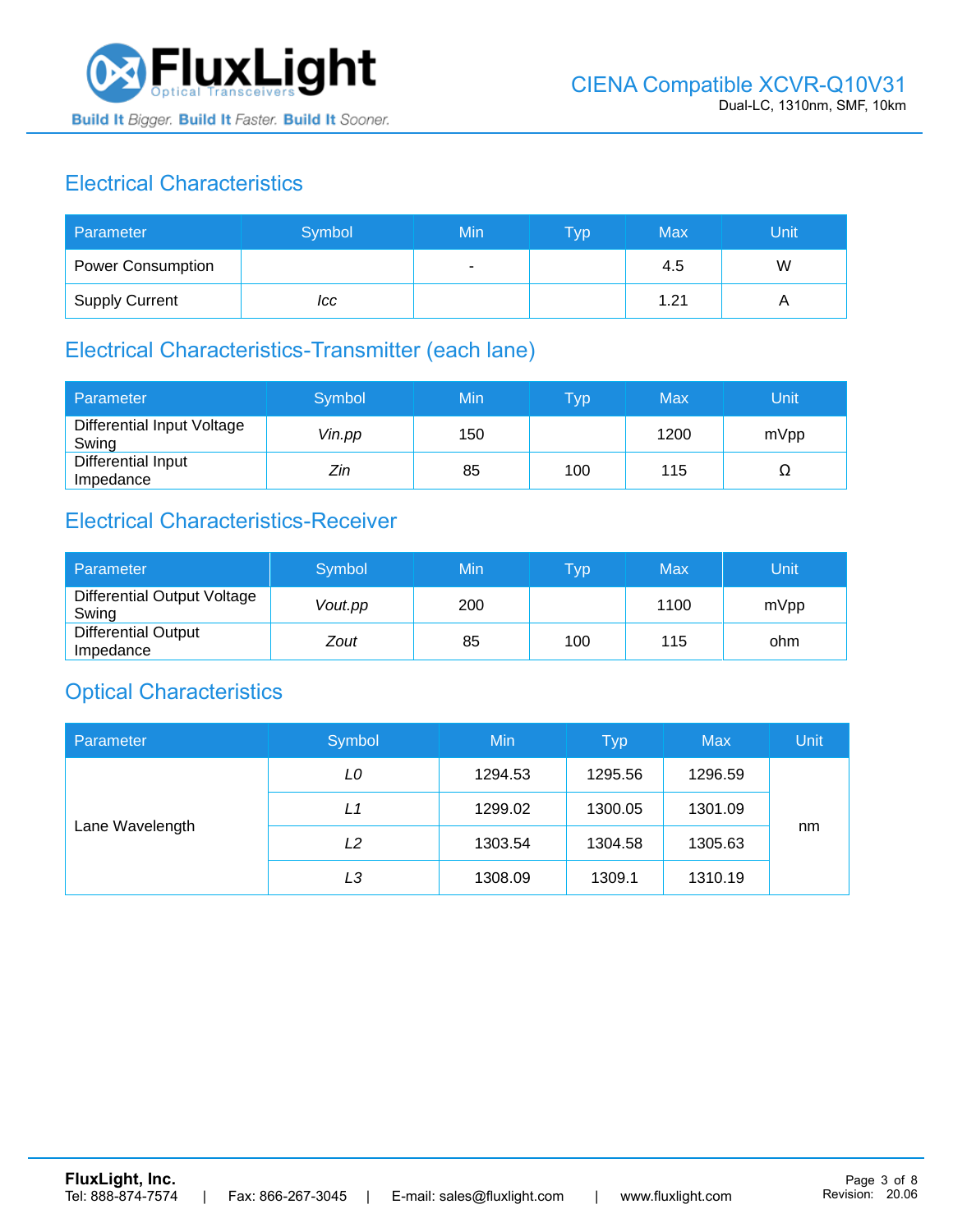## Optical Characteristics-Transmitter (100GBase-LR4 operation)

| Parameter                                          | Symbol      | <b>Min</b>                           | <b>Typ</b> | <b>Max</b> | Unit | <b>Notes</b> |
|----------------------------------------------------|-------------|--------------------------------------|------------|------------|------|--------------|
| Signaling Speed per Lane                           | BR.         |                                      | 25.78      |            | Gbps |              |
| Side-mode Suppression Ratio                        | <b>SMSR</b> | 30                                   |            |            | dB   |              |
| <b>Total Average Launch Power</b>                  | PТ          |                                      |            | 10.5       | dBm  |              |
| Average Launch Power (each<br>Lane)                | PAVG        | $-4.3$                               |            | 4.5        | dBm  |              |
| <b>Optical Modulation Amplitude</b><br>(each Lane) | <b>POMA</b> | $-1.3$                               |            | 4.5        | dBm  |              |
| <b>Extinction Ratio</b>                            | ER          | 4                                    |            |            | dВ   |              |
| <b>Optical Return Loss Tolerance</b>               | TOL         |                                      |            | 20         | dB   |              |
| Eye Mask {X1, X2, X3, Y1, Y2,<br>Y3                |             | IEEE 802.3 Clause 88<br>100GBase-LR4 |            |            |      |              |
| Average Launch Power OFF<br>(each Lane)            | Poff        |                                      |            | $-30$      | dBm  |              |

#### Optical Characteristics-Receiver (100GBase-LR4 operation)

| Parameter                                | Symbol      | <b>Min</b> | <b>Typ</b> | <b>Max</b> | Unit            | <b>Notes</b> |
|------------------------------------------|-------------|------------|------------|------------|-----------------|--------------|
| Signaling Speed per Lane                 | <b>BR</b>   |            | 25.78      |            | Gbps            |              |
| <b>Total Average Receive Power</b>       |             |            |            | 10.5       | dBm             |              |
| Average Power at Receiver,<br>each Lane  |             | $-10.6$    |            | 4.5        | dBm             |              |
| Receive Power (OMA) (each<br>Lane)       |             |            |            | 4.5        | dBm             |              |
| Receiver Sensitivity (OMA),<br>each Lane | <b>SEN</b>  |            |            | $-8.6$     | dB <sub>m</sub> |              |
| <b>LOS Assert</b>                        | <b>LOSA</b> |            | $-26$      |            | dBm             |              |
| <b>LOS Deassert</b>                      | LOSD        |            | $-11.6$    |            | dBm             |              |
| <b>LOS Hysteresis</b>                    | LOSH        | 0.5        |            |            | dΒ              |              |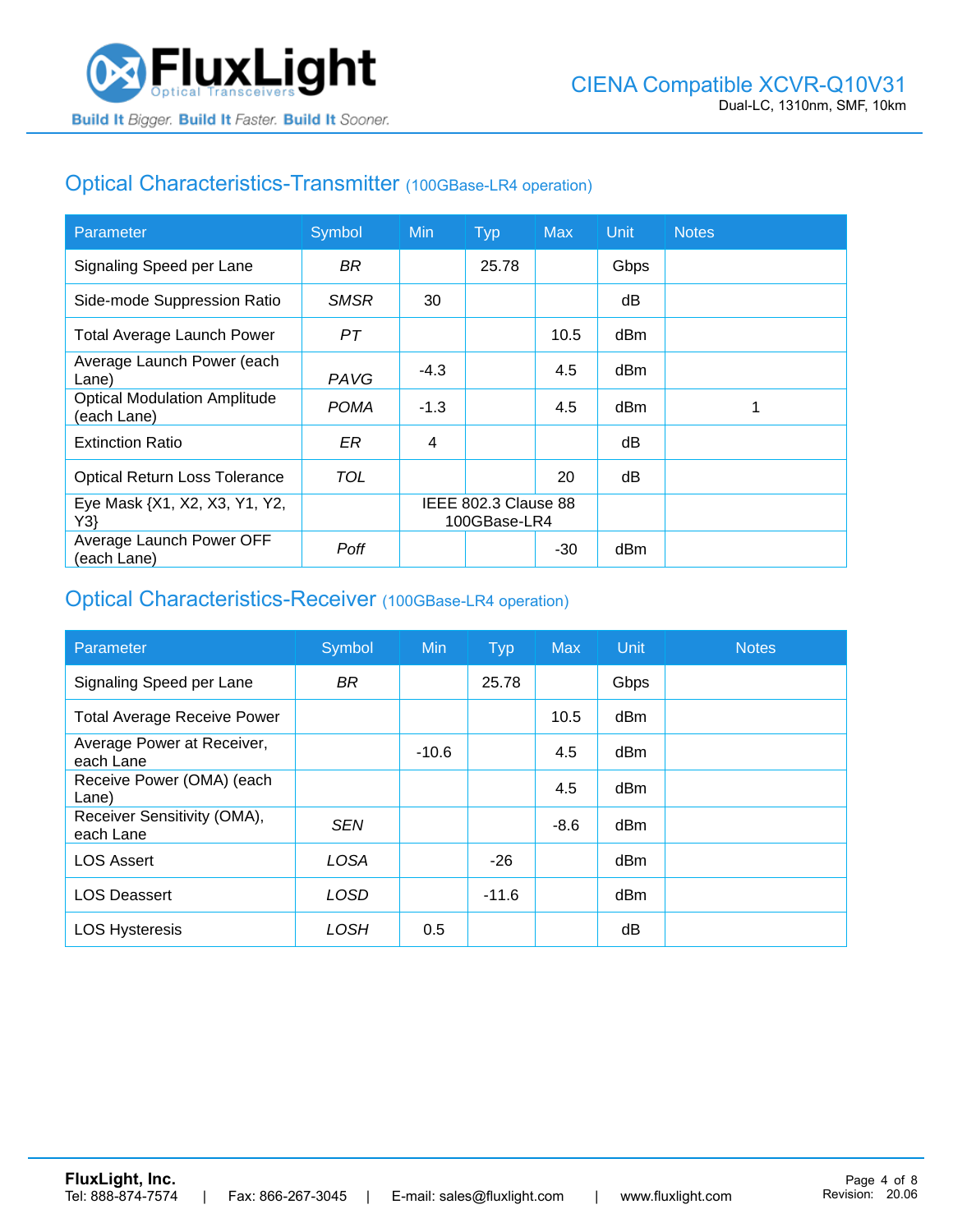

# Optical Characteristics-Transmitter (OTU-4 operation)

| <b>Parameter</b>                                    | <b>Symbol</b> | <b>Min</b>        | Typ   | <b>Max</b> | <b>Unit</b> | <b>Notes</b>   |
|-----------------------------------------------------|---------------|-------------------|-------|------------|-------------|----------------|
| Signaling Speed per Lane                            | BR            |                   | 27.95 |            | Gbps        |                |
| Side-mode Suppression Ratio                         | <b>SMSR</b>   | 30                |       |            | dB          |                |
| <b>Total Average Launch Power</b>                   | PТ            |                   |       | 10.5       | dBm         |                |
| Average Launch Power (each Lane)                    | PAVG          | $-2.5$            |       | 2.9        | dBm         |                |
| Difference in Launch Power between<br>any two Lanes |               |                   |       |            |             |                |
| (OMA)                                               | Ptx, diff     |                   |       | 5          | dB          |                |
| <b>Extinction Ratio</b>                             | ER            | $\overline{7}$    |       |            | dB          |                |
| <b>Optical Return Loss Tolerance</b>                | <b>TOL</b>    |                   |       | 20         | dB          |                |
| <b>Transmitter Reflectance</b>                      | RT.           |                   |       | $-12$      | dB          |                |
| Eye Mask {X1, X2, X3, Y1, Y2, Y3}                   |               | G.959.1 Compliant |       |            |             | $\overline{2}$ |
| Average Launch Power OFF (each<br>Lane)             | Poff          |                   |       | -30        | dBm         |                |

Note: Transmitter optical characteristics are measured with a single mode fiber.

### Optical Characteristics-Receiver (OTU4 operation)

| <b>Parameter</b>                                     | <b>Symbol</b> | <b>Min</b> | <b>Typ</b> | <b>Max</b> | <b>Unit</b> | <b>Notes</b> |
|------------------------------------------------------|---------------|------------|------------|------------|-------------|--------------|
| Signaling Speed per Lane                             | BR            |            | 27.95      |            | Gbps        |              |
| Damage Threshold (each Lane)                         | THd           | 4.5        |            |            | dBm         | 3            |
| <b>Total Average Receive Power</b>                   |               |            |            | 10.5       | dBm         |              |
| Average Power at Receiver, each<br>Lane              |               | $-8.6$     |            | 2.9        | dBm         |              |
| Stressed Receiver Sensitivity, each<br>Lane          |               |            |            | $-8.6$     | dBm         | 4            |
| Difference in Receive Power between<br>any two Lanes | Prx, diff     |            |            | 5.5        | dB          |              |
| <b>LOS Assert</b>                                    | LOSA          |            | $-25$      |            | dBm         |              |
| <b>LOS Deassert</b>                                  | <b>LOSD</b>   |            | $-11.6$    |            | dBm         |              |
| <b>LOS Hysteresis</b>                                | LOSH          | 0.5        |            |            | dB          |              |
| <b>Optical Return Loss</b>                           | ORL           |            |            | $-26$      | dB          |              |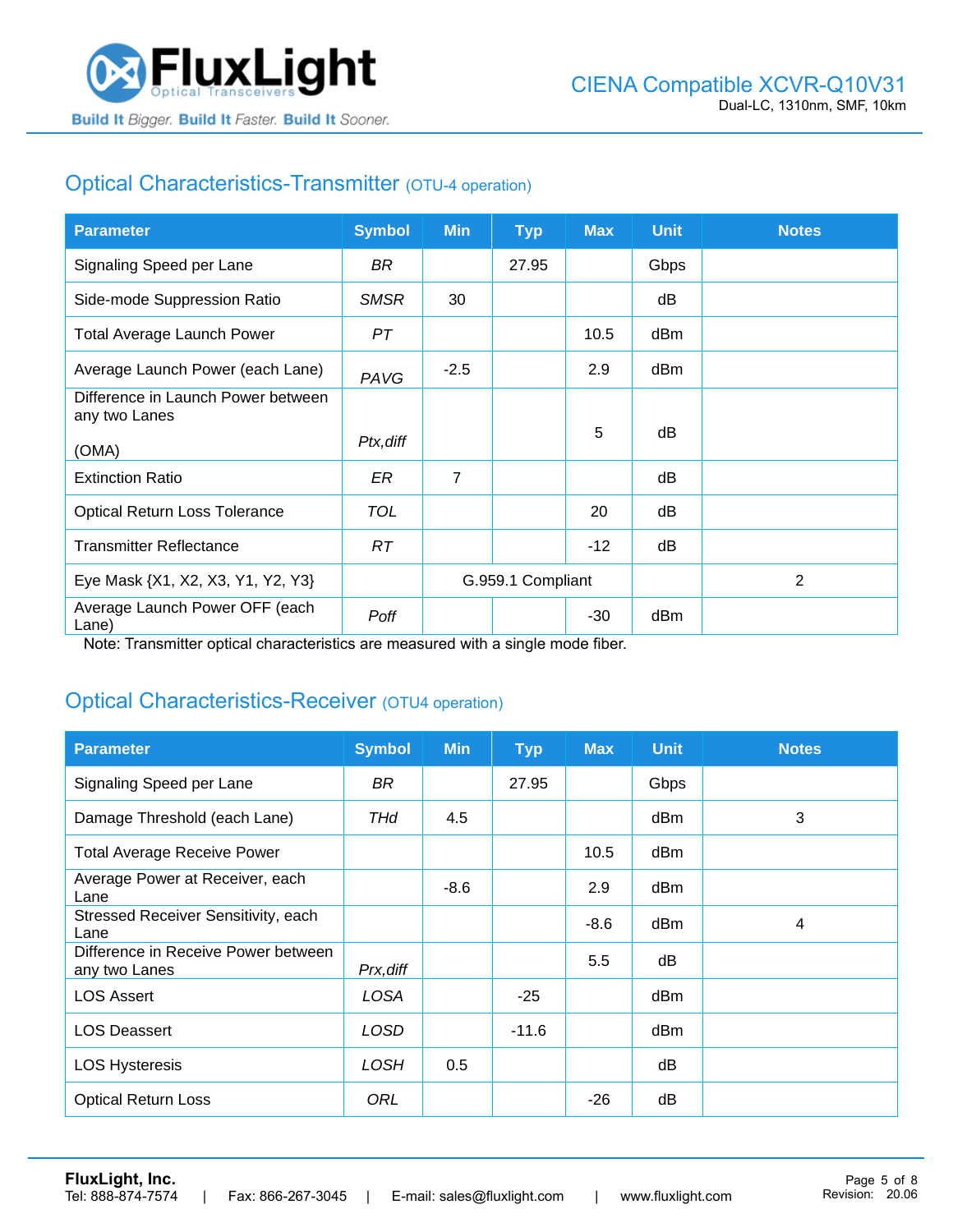

# Digital Diagnostic Functions

The following digital diagnostic characteristics are defined over the normal operating conditions unless otherwise specified.

| Parameter                                  | Symbol         | Min    | <b>Typ</b> | <b>Max</b> | Unit   | <b>Notes</b>                        |
|--------------------------------------------|----------------|--------|------------|------------|--------|-------------------------------------|
| Temperature monitor absolute<br>error      | <b>DMITEMP</b> | -3     |            | 3          | deg. C | Over operating<br>temperature range |
| Supply voltage monitor absolute<br>error   | <b>DMIVCC</b>  | $-0.1$ |            | 0.1        | V      | Over Full operating<br>range        |
| Channel RX power monitor<br>absolute error | DMIRX_CH       | $-2$   |            | 2          | dB     |                                     |
| Channel Bias current monitor               | DMIIbias CH    | $-10%$ |            | 10%        | mA     |                                     |
| Channel TX power monitor<br>absolute error | DMITX CH       | $-2$   |            | 2          | dB     |                                     |

#### PIN Assignment and Function Definitions

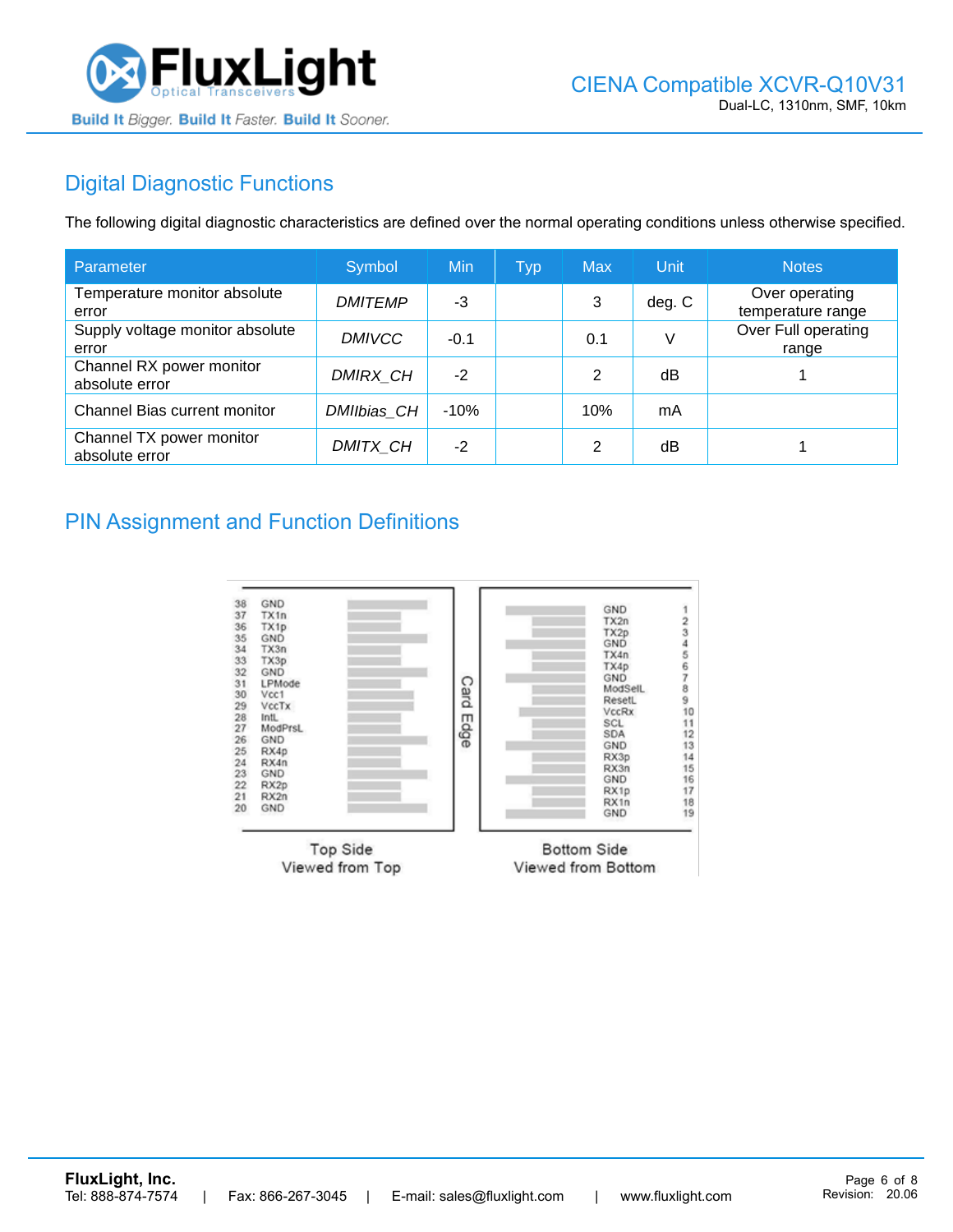

#### PIN Definition

| <b>PIN</b>     | <b>Signal Name</b>      | <b>Description</b>                                 |
|----------------|-------------------------|----------------------------------------------------|
| $\mathbf{1}$   | GND                     | Ground (1)                                         |
| 2              | Tx2n                    | CML-I Transmitter 2 Inverted Data Input            |
| 3              | Tx2p                    | <b>CML-I Transmitter 2 Non-Inverted Data Input</b> |
| 4              | <b>GND</b>              | Ground (1)                                         |
| 5              | Tx4n                    | CML-I Transmitter 4 Inverted Data Input            |
| 6              | Tx4p                    | CML-I Transmitter 4 Non-Inverted Data Input        |
| $\overline{7}$ | <b>GND</b>              | Ground (1)                                         |
| 8              | ModSelL                 | <b>LVTLL-I Module Select</b>                       |
| 9              | ResetL                  | <b>LVTLL-I Module Reset</b>                        |
| 10             | <b>VCCRx</b>            | +3.3V Power Supply Receiver (2)                    |
| 11             | SCL                     | LVCMOS-I/O 2-Wire Serial Interface Clock           |
| 12             | <b>SDA</b>              | LVCMOS-I/O 2-Wire Serial Interface Data            |
| 13             | <b>GND</b>              | Ground (1)                                         |
| 14             | Rx3p                    | CML-O Receiver 3 Non-Inverted Data Output          |
| 15             | Rx3n                    | <b>CML-O Receiver 3 Inverted Data Output</b>       |
| 16             | <b>GND</b>              | Ground (1)                                         |
| 17             | Rx1p                    | CML-O Receiver 1 Non-Inverted Data Output          |
| 18             | Rx1n                    | CML-O Receiver 1 Inverted Data Output              |
| 19             | <b>GND</b>              | Ground (1)                                         |
| 20             | <b>GND</b>              | Ground (1)                                         |
| 21             | Rx2n                    | CML-O Receiver 2 Inverted Data Output              |
| 22             | Rx2p                    | CML-O Receiver 2 Non-Inverted Data Output          |
| 23             | <b>GND</b>              | Ground (1)                                         |
| 24             | Rx4n                    | CML-O Receiver 4 Inverted Data Output              |
| 25             | Rx4p                    | CML-O Receiver 4 Non-Inverted Data Output          |
| 26             | <b>GND</b>              | Ground (1)                                         |
| 27             | ModPrsL                 | <b>Module Present</b>                              |
| 28             | IntL                    | Interrupt                                          |
| 29             | <b>VCCT<sub>x</sub></b> | +3.3V Power Supply Transmitter (2)                 |
| 30             | VCC <sub>1</sub>        | +3.3V Power Supply                                 |
| 31             | LPMode                  | <b>LVTLL-I Low Power Mode</b>                      |
| 32             | <b>GND</b>              | Ground (1)                                         |
| 33             | Tx3p                    | CML-I Transmitter 3 Non-Inverted Data Input        |
| 34             | Tx3n                    | CML-I Transmitter 3 Inverted Data Input            |
| 35             | <b>GND</b>              | Ground (1)                                         |
| 36             | Tx1p                    | CML-I Transmitter 1 Non-Inverted Data Input        |
| 37             | Tx1n                    | CML-I Transmitter 1 Inverted Data Input            |
| 38             | <b>GND</b>              | Ground (1)                                         |

Notes:

1. All Ground (GND) are common within the QSFP+ module and all module voltages are referenced to this potential unless noted otherwise. Connect these directly to the host board signal common ground plane.

2. VccRx, Vcc1 and VccTx are the receiving and transmission power suppliers and shall be applied concurrently. The connector pins are each rated for a maximum current of 500mA.